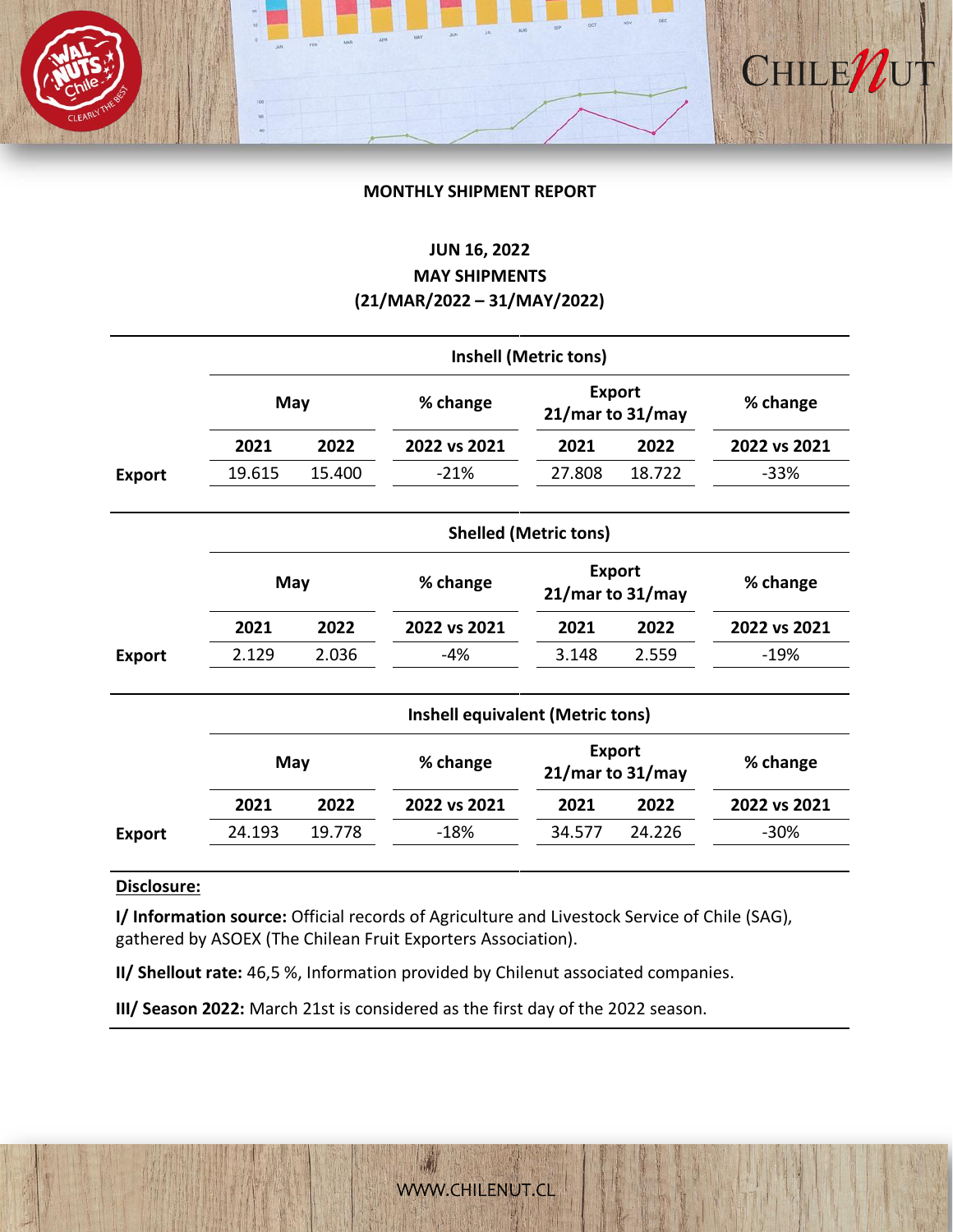





[WWW.CHILENUT.CL](http://WWW.CHILENUT.CL)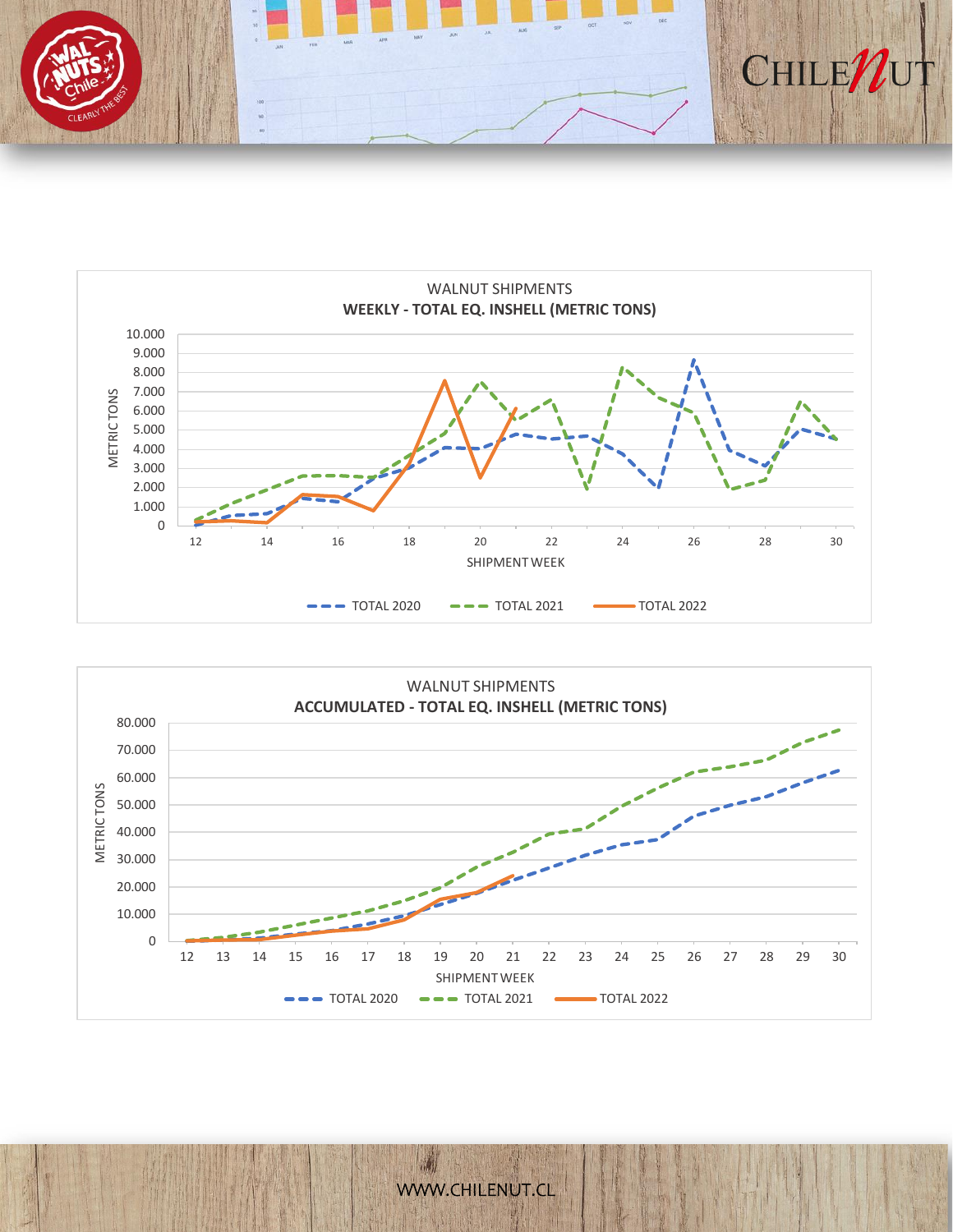





*Note: Purchase Commitments for May 2022 were 53,9%. This report is based on information submitted by [Chilenut members.](https://www.chilenut.cl/es/asociacion/)*

[WWW.CHILENUT.CL](http://WWW.CHILENUT.CL)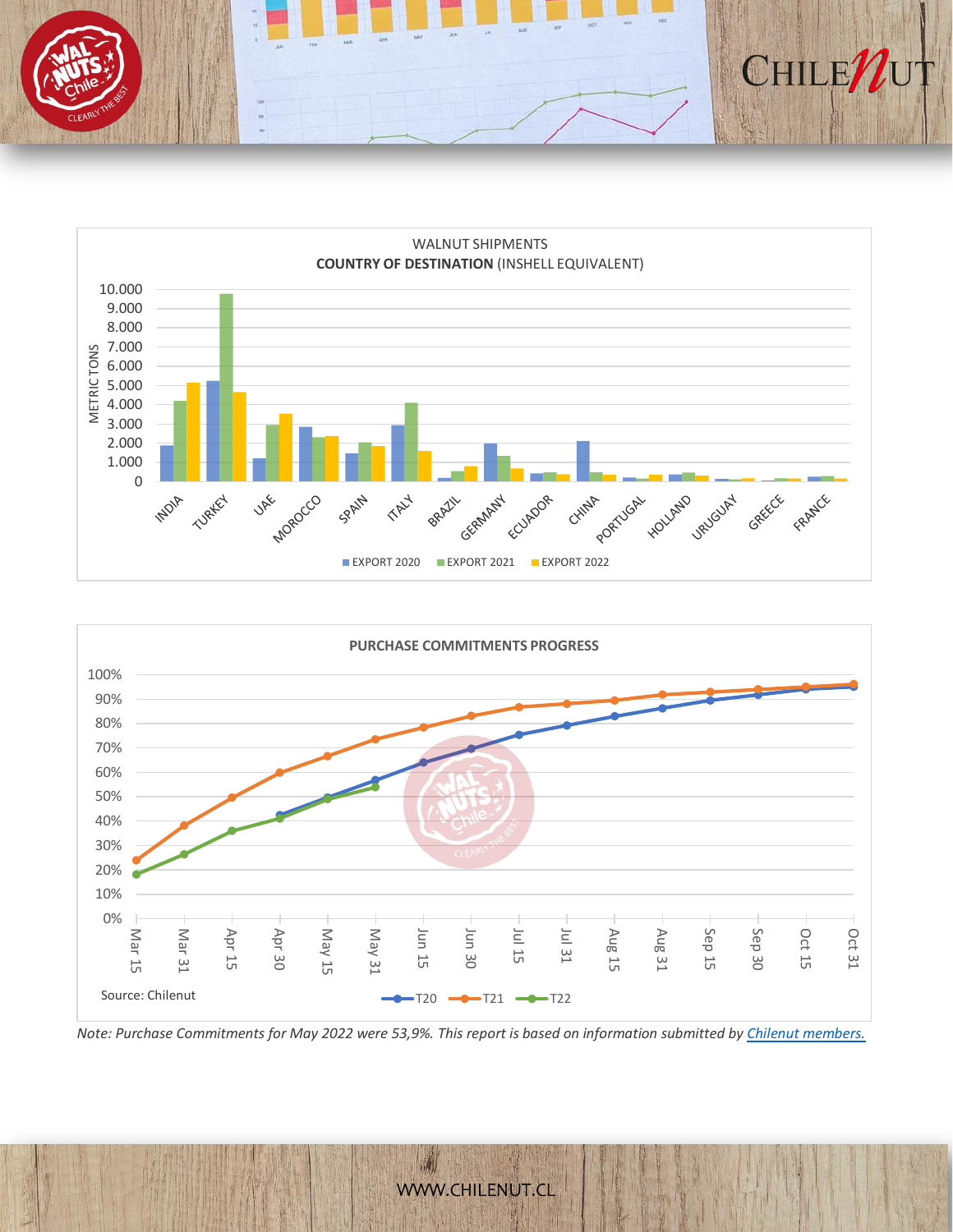

# **WALNUT SHIPMENTS BY COUNTRY OF DESTINATION (KILOGRAMS)** *21/Mar/2022 to 31/May/2022*

|                                |            | <b>INSHELL</b> | <b>SHELLED</b> |             |             |                          |
|--------------------------------|------------|----------------|----------------|-------------|-------------|--------------------------|
|                                | 2021       | 2022           | % VAR          | 2021        | 2022        | % VAR                    |
| MIDDLE EAST/AFRICA             |            |                |                |             |             |                          |
| Israel                         | 0          | 0              | 0%             | 23.100      | 20.000      | $-13%$                   |
| Lebanon                        | 198.350    | 76.400         | $-61%$         | 0           | 0           | 0%                       |
| Morocco                        | 2.312.702  | 2.370.950      | 3%             | $\mathbf 0$ | 0           | 0%                       |
| Turkey                         | 9.365.925  | 4.111.158      | $-56%$         | 189.680     | 257.085     | 36%                      |
| U.A.E                          | 2.822.700  | 3.489.420      | 24%            | 66.660      | 19.300      | $-71%$                   |
| Other                          | 295.910    | 240.463        | $-19%$         | 45.270      | 3.550       | $-92%$                   |
| SUBTOTAL MIDDLE EAST/AFRICA    | 14.995.587 | 10.288.391     | $-31,4%$       | 324.710     | 299.935     | $-7,6%$                  |
| <b>EUROPE</b>                  |            |                |                |             |             |                          |
| Austria                        | 0          | 0              | 0%             | 22.992      | 0           | $-100%$                  |
| Belgium                        | 673.012    | 62.000         | $-91%$         | 36.823      | 23.100      | $-37%$                   |
| France                         | 0          | 0              | 0%             | 139.804     | 73.800      | $-47%$                   |
| Germany                        | 200.001    | 84.000         | $-58%$         | 532.888     | 281.240     | $-47%$                   |
| Holland                        | 121.620    | 112.356        | $-8%$          | 162.838     | 91.540      | $-44%$                   |
| Italy                          | 3.252.756  | 1.084.600      | $-67%$         | 392.058     | 235.834     | $-40%$                   |
| Poland                         | 20.000     | 0              | $-100%$        | 19.710      | 6.000       | $-70%$                   |
| Portugal                       | 71.360     | 140.250        | 97%            | 40.904      | 97.720      | 139%                     |
| Romania                        | 60.000     | 0              | $-100%$        | $\mathbf 0$ | $\mathbf 0$ | 0%                       |
| Russia                         | 40.000     | 19.500         | $-51%$         | 98.100      | 18.790      | $-81%$                   |
| Spain                          | 1.210.624  | 933.280        | $-23%$         | 387.214     | 430.316     | 11%                      |
| Switzerland                    | 0          | 0              | 0%             | 39.700      | 56.200      | 42%                      |
| U.K.                           | 2.175      | 0              | $-100%$        | 74.080      | 43.000      | $-42%$                   |
| Other                          | 512.260    | 204.853        | $-60%$         | 82.283      | 76.000      | $-8%$                    |
| <b>SUBTOTAL EUROPE</b>         | 6.163.808  | 2.640.839      | $-57,2%$       | 2.029.394   | 1.433.540   | $-29,4%$                 |
| <b>AMERICA</b>                 |            |                |                |             |             |                          |
| <b>Brazil</b>                  | 2.000      | 1.000          | $-50%$         | 257.972     | 370.867     | 44%                      |
| Ecuador                        | 9.890      | 23.150         | 134%           | 228.716     | 176.325     | $-23%$                   |
| Peru                           | 478.000    | 140.000        | $-71%$         | 35.260      | 2.000       | $-94%$                   |
| Uruguay                        | 5.000      | 4.000          | $-20%$         | 51.959      | 80.297      | 55%                      |
| Other                          | 1.705      | 46.000         | 2598%          | 54.480      | 32.550      | $-40%$                   |
| <b>SUBTOTAL AMERICA</b>        | 496.595    | 214.150        | $-56,9%$       | 628.387     | 662.039     | 5,4%                     |
| ASIA / OCEANIA                 |            |                |                |             |             |                          |
| Australia                      | $\pmb{0}$  | 0              | 0%             | 22.079      | 54.540      | 147%                     |
| China                          | 490.034    | 352.350        | $-28%$         | 30          | 0           | $-100%$                  |
| India                          | 4.193.348  | 5.106.463      | 22%            | 0           | 18.000      | $\overline{\phantom{0}}$ |
| Japan                          | 0          | 0              | 0%             | 42.908      | 46.132      | 8%                       |
| South Korea                    | 0          | 0              | 0%             | 98.836      | 43.800      | -56%                     |
| Vietnam                        | 1.295.210  | 120.000        | $-91%$         | 0           | 0           | 0%                       |
| Other                          | 173.075    | 0              | $-100%$        | 1.470       | 1.500       | 2%                       |
| <b>SUBTOTAL ASIA / OCEANIA</b> | 6.151.667  | 5.578.813      | $-9,3%$        | 165.323     | 163.972     | $-0,8%$                  |
| <b>TOTAL</b>                   | 27.807.657 | 18.722.193     | $-32,7%$       | 3.147.814   | 2.559.486   | $-18,7%$                 |

WWW.CHILENUT.CL